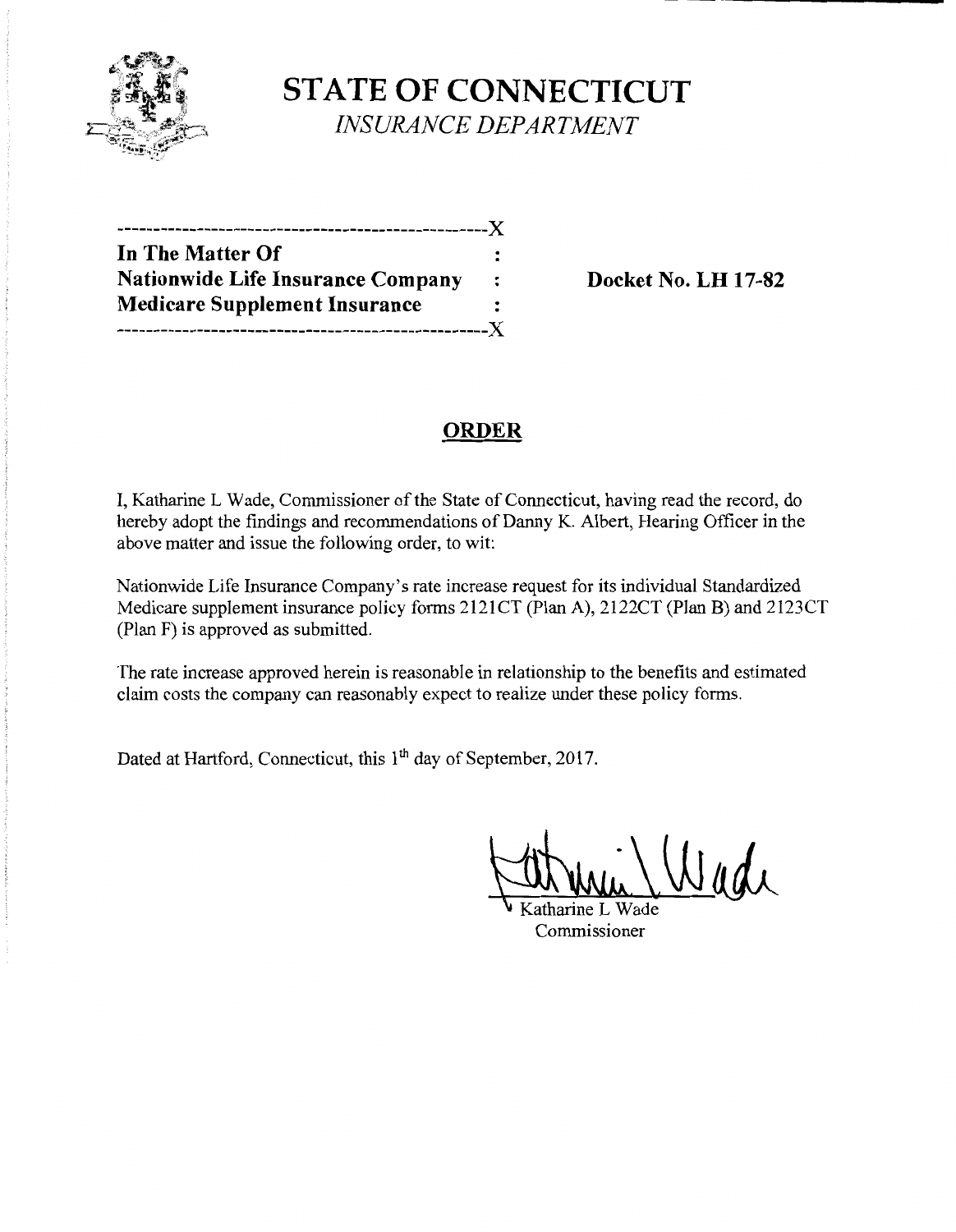

# **STATE OF CONNECTICUT** *INSURANCE DEPARTMENT*

| In The Matter Of                         | : |
|------------------------------------------|---|
| <b>Nationwide Life Insurance Company</b> |   |
| <b>Medicare Supplement Insurance</b>     | ะ |
|                                          |   |

**Nationwide Life Insurance Company Docket** No. **LH 17-82** 

## **PROPOSED FINAL DECISION**

#### I **INTRODUCTION**

The Insurance Commissioner of the State of Connecticut is empowered to review rates charged for individual and group Medicare supplement policies sold to any resident of this State who is eligible for Medicare. The source for this regulatory authority is contained in Chapter 700c and Section 38a-495a of the Connecticut General Statutes.

After due notice, a hearing was held at the Insurance Department in Hartford on Tuesday, August 22, 2017, to consider whether or not the rate increase requested by Nationwide Life Insurance Company on its individual Standardized Medicare supplement insurance business should be approved.

No members from the general public attended the hearing.

No company representatives from Nationwide Life Insurance Company attended the hearing.

The hearing was conducted in accordance with the requirements of Section 38a-474, Connecticut General Statutes, the Uniform Administrative Procedures Act, Chapter 54 of Section 38a-8-1 et seq. of the Regulations of Connecticut State Agencies.

A Medicare supplement policy is a private health insurance policy sold on an individual or group basis, which provides benefits that are additional to the benefits provided by Medicare. For many years Medicare supplement policies have been highly regulated under both state and federal law to protect the interests of persons eligible for Medicare who depend on these policies to provide additional coverage for the costs of health care.

Effective December 1, 2005, Connecticut amended its program of standardized Medicare supplement policies in accordance with Section 38a-496a of the Connecticut General Statutes, and Sections 38a-495a-1 through 38a-495a-21 of the Regulations of Connecticut Agencies. This program, which conforms to federal requirements, provides a "core" package of benefits known as Plan A. Insurers may also offer any one or more of eleven other plans (Plans B through N).

Effective January 1, 2006, in accordance with Section 38a-495c ofthe Connecticut General Statutes (as amended by Public Act 05-20) premiums for all Medicare supplement policies in the state must use community rating. Rates for Plans A through N must be computed without regard to age, gender, previous claims history or the medical condition of any person covered by a Medicare supplement policy or certificate.

The statute provides that coverage under Plans A through N may not be denied on the basis of age, gender, previous claims history or the medical condition of any covered person. Insurers may exclude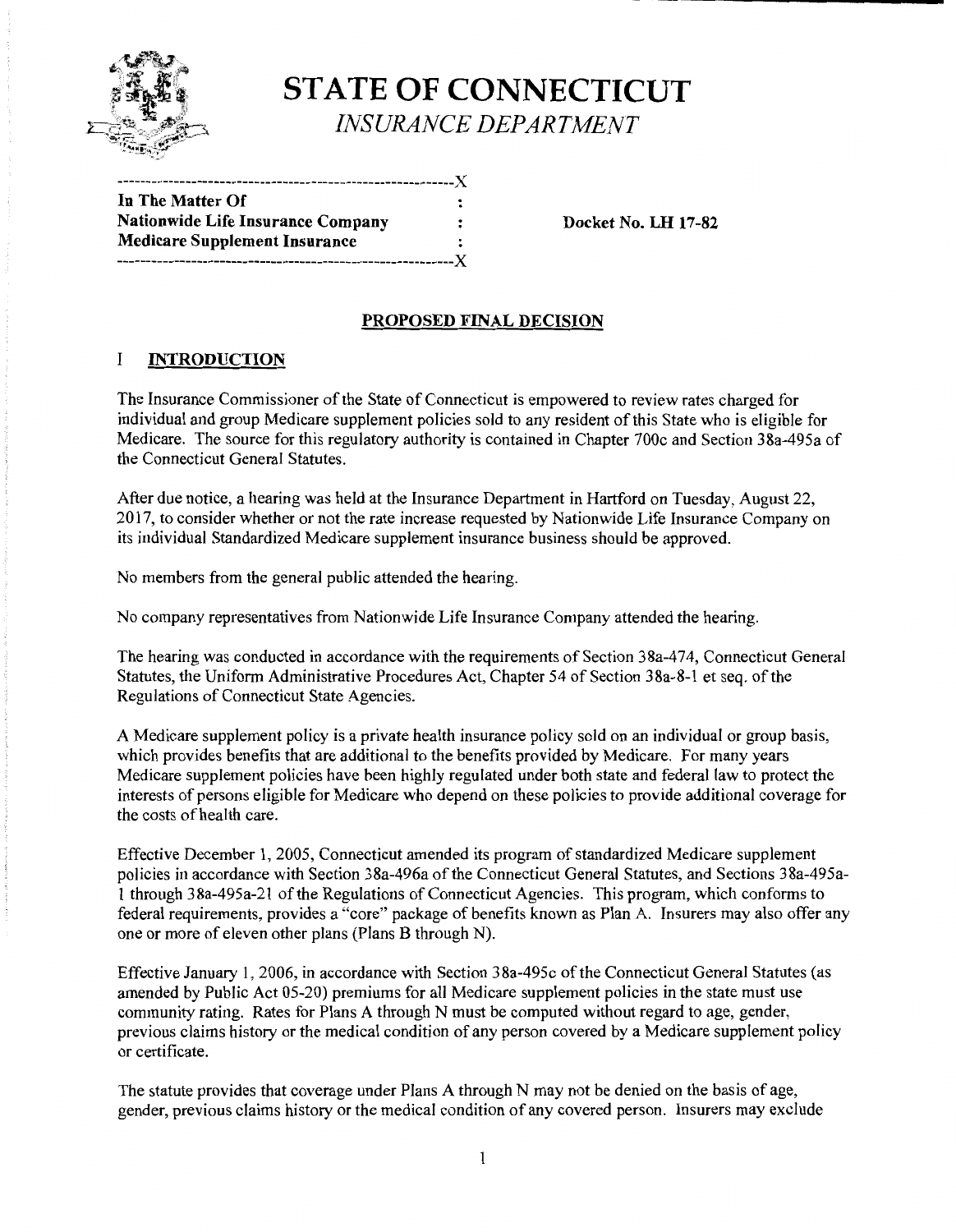benefits for losses incurred within six months from the effective date of coverage based on a pre-existing condition.

Effective October I, 1998, carriers that offer Plan B or Plan C must make these plans as well as Plan A, available to all persons eligible for Medicare by reason of disability.

Insurers must also make the necessary arrangements to receive notice of all claims paid by Medicare for their insureds so that supplement benefits can be computed and paid without requiring insureds to file claim forms for such benefits. This process of direct notice and automatic claims payment is commonly referred to as "piggybacking" or "crossover".

Sections 38a-495 and 38a-522 of the Connecticut General Statutes, and Section 38a-495a-10 of the Regulations of Connecticut Agencies, state that individual and group Medicare supplement policies must have anticipated loss ratios of 65% and 75%, respectively. Under Sections 38a-495-7 and 38a-495a-10 of the Regulations of Connecticut Agencies, filings for rate increases must demonstrate that actual and expected losses in relation to premiums meet these standards, and anticipated loss ratios for the entire future period for which the requested premiums are calculated to provide coverage must be expected to equal or exceed the appropriate loss ratio standard.

Section 38a-473 of the Connecticut General Statutes provides that no insurer may incorporate in its rates for Medicare supplement policies factors for expenses that exceed 150% of the average expense ratio for that insurer's entire written premium for all lines of health insurance for the previous calendar year.

### II. FINDING OF FACT

After reviewing the exhibits entered into the record ofthis proceeding, and utilizing the experience, technical competence and specialized knowledge of the Insurance Department, the undersigned makes the following findings of fact:

- I. Nationwide Life Insurance Company has requested a 6.0% rate increase for its individual standardized Medicare supplement policy forms 2I2ICT94 (Plan A), 2I22CT94 (Plan B), and 2I23CT94 (Plan F).
- 2. There were 1,854 policies nationwide and 72 in Connecticut as of 3/31/17. The majority of these policies are in Plan F, 1,287 nationwide and 30 in Connecticut.
- 3. This is a closed block of business.
- 4. The last rate increase approved was 6.0% for Plan A and B, and 7.0% for Plan C, with an approval date of 10/20/16.
- 5. Nationwide certified that their expense factors are in compliance with section 38a-473, C.G.S.
- 6. The proposed rates are designed to satisfy the Connecticut regulatory loss ratio of 65%.
- 7. Below are the estimated loss ratios for Connecticut in 2016, 2017 (1<sup>st</sup> quarter) and from inception:

| <u>Plan</u> | 2016  | 2017  | Inception |
|-------------|-------|-------|-----------|
| A           | 45.3% | 40.4% | 77.8%     |
| в           | 65.8% | 54.2% | 89.5%     |
| F           | 49.3% | 55.5% | 73.9%     |
| Total       | 52.7% | 52.4% | 79.2%     |